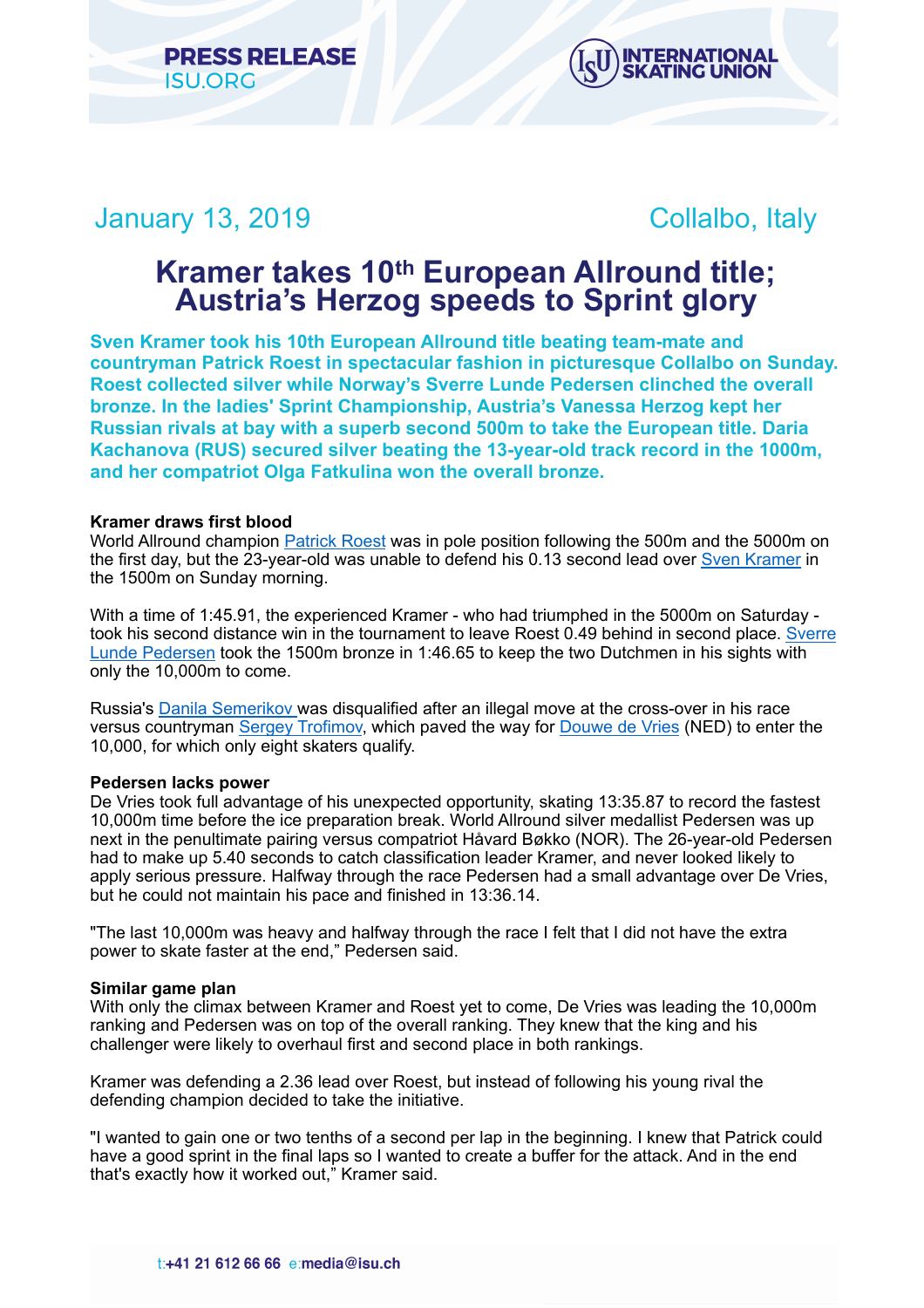



While the Dutch duo started the final distance with the same goal, each was aware that any slip up could allow Pedersen through to claim gold.

"We've got the same coach and we had the same instructions," Roest said.

"We had to stay around Sverre's [Lunde Pedersen] lap times and after the halfway point we had to decide how we felt. Starting the 10,000m too fast could be dangerous, because a breakdown could even mean dropping beneath Sverre in the ranking."

#### **Too late**

Halfway through the race Kramer was executing his plan meticulously, while Roest was struggling to keep up and the Championship seemed to be over. But Roest did what Kramer had anticipated. He attacked ferociously in the final two laps to catch his experienced team-mate, overhauling him with a final lap of 29.3 seconds. It was enough to win the 10,000m in 13:26.45, but the attack came too late to claim the title. Kramer finished 0.42 behind in 13:26.88.

"When you're able to skate 29.3 in the final lap, you haven't paced the race well," Roest admitted. "That was stupid, but that's knowledge in hindsight.

During the race it felt as if I was not capable of attacking any earlier, but maybe I should have. I did not have the faith, maybe that's experience. I just did not feel good enough."

Kramer agreed that experience was key. For him, collecting his 10th title was less important than being able to compete at the top level again after struggling with a back injury in the first half of the season.

"It's only a number, but it felt great skating the way I did this weekend. That's more than I could have dreamt of. Yesterday it was damage control, but today I could attack. It's great to be able to skate dominantly again, to make a tactical plan and to be able to execute it."

#### **Pedersen's first**

Pedersen has won two silver medals and one bronze at World Allround Championships, but he had never before been on the European Allround podium.

"It's nice to take this medal here in Collalbo, where I skated my first European Allround Championships in 2011," he said.

"I've had a slow start this season, because of sickness in September and October, but my shape is getting better and better. I hope to be at my best at the [World Single Distance Championships in](https://www.isu.org/speed-skating/events/speed-skating-calendar/eventdetail/11204/-/isu-world-single-distances-speed-skating-championships?templateParam=11)  [Inzell \(GER\)](https://www.isu.org/speed-skating/events/speed-skating-calendar/eventdetail/11204/-/isu-world-single-distances-speed-skating-championships?templateParam=11) and the [World Allround Championships in Calgary \(CAN\)](https://www.isu.org/events/eventdetail/11206/-/isu-world-allround-speed-skating-championships?templateParam=11)."

# **Solid foundation in 500m**

Two blistering 500m races laid the foundation for [Vanesse Herzog](https://isu.html.infostradasports.com/asp/redirect/isu.asp?page=PERSONBIO_SS&personid=818550&sportid=103&cache=2) (AUT) to win her second successive European Sprint title. Both times the athletes took to the ice over that distance in Collalbo, she was the only one who stopped the clock in less than 38 seconds. In Sunday's race she was 0.01 slower than she had been the day before, but 37.62 was still 0.42 quicker than Olga [Fatkulina](https://isu.html.infostradasports.com/asp/redirect/isu.asp?page=PERSONBIO_SS&personid=720273&sportid=103&cache=2) (RUS), who repeated her silver-winning 500m performance from the previous day. [Daria](https://isu.html.infostradasports.com/asp/redirect/isu.asp?page=PERSONBIO_SS&personid=1246977&sportid=103&cache=2)  [Kachanova](https://isu.html.infostradasports.com/asp/redirect/isu.asp?page=PERSONBIO_SS&personid=1246977&sportid=103&cache=2) (RUS) once more took bronze in the shortest distance with 38.22.

"I know I'm really fast in the 500m, because I'm faster in the opener than I was before. That's a good sign for Inzell," Herzog said. The Austrian will face Olympic 500m Champion [Nao Kodaira](https://isu.html.infostradasports.com/asp/redirect/isu.asp?page=PERSONBIO_SS&personid=234611&sportid=103&cache=2)